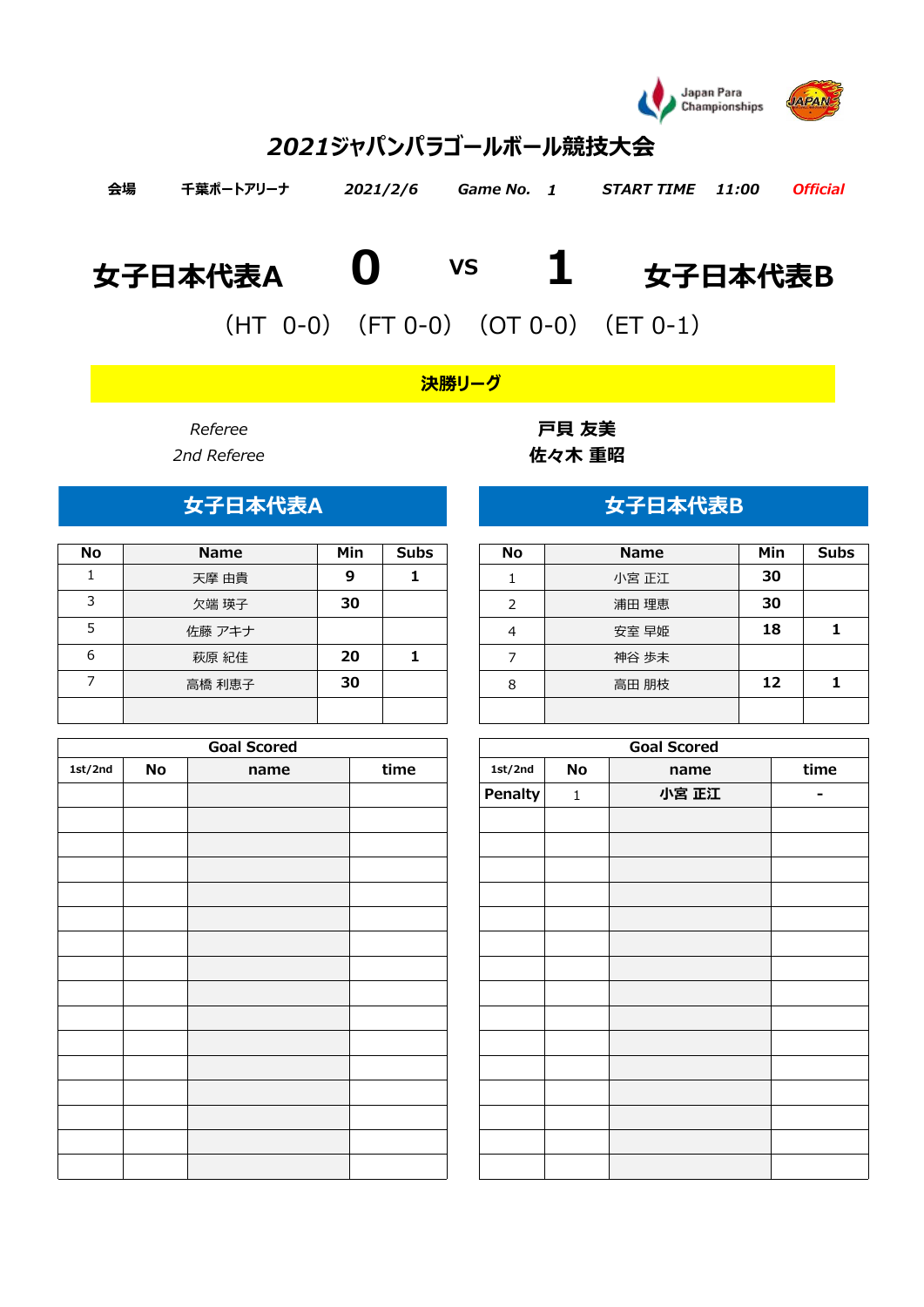**JAPAN** Sat 6 Feb 2021 Start Time: 11:00







#### **Match Results** 結果

#### **0 1** 女子日本代表**B** 女子日本代表**A -**

**(HT 0 0 ) -** (HT 0-0)(FT 0-0)(OT 0-0)(ET 0-1)

**Referee:** 戸貝 友美 JPN **Referee:** 佐々木 重昭 JPN

#### **女子日本代表A**

| No. | Name               | Sub | М.  | Min |   | <b>Throws</b> |     |   | <b>Penalty Throws</b> | Extra |              | <b>Totals</b> |          |         | <b>RUNNING SCORE</b> |        |
|-----|--------------------|-----|-----|-----|---|---------------|-----|---|-----------------------|-------|--------------|---------------|----------|---------|----------------------|--------|
|     |                    |     | Sub |     | G | Þ             |     | G | P                     | G     | G            | P             | т        |         |                      |        |
|     | 天摩 由貴              |     |     |     |   |               | 18  |   |                       |       |              |               | 19       |         |                      |        |
| 3   | 欠端 瑛子              |     |     | 30  |   |               | 57  |   |                       |       |              |               | 59       | 女子日本代表A | 1st Half             | 女子日本代表 |
| 5   | 佐藤 アキナ             |     |     |     |   |               |     |   |                       |       |              |               |          |         | 2nd Half             |        |
| 6   | 萩原 紀佳              |     |     | 20  |   |               | 39  |   |                       |       |              |               | 40       |         |                      |        |
|     | 高橋 利恵子             |     |     | 30  |   |               |     |   |                       |       |              |               | $\alpha$ |         |                      |        |
|     |                    |     |     |     |   |               |     |   |                       |       |              |               |          |         |                      |        |
|     | <b>TEAM TOTALS</b> |     |     |     |   |               | 121 |   |                       |       | $\mathbf{0}$ | 0             | 128      |         |                      |        |

#### **女子日本代表B**

| No.            | <b>Name</b>        | Sub | М.  | Min |   | <b>Throws</b> |     |   | <b>Penalty Throws</b> |        |   | Extra |   | <b>Totals</b> |     |
|----------------|--------------------|-----|-----|-----|---|---------------|-----|---|-----------------------|--------|---|-------|---|---------------|-----|
|                |                    |     | Sub |     | G | P             |     | G | P                     |        | G |       | G | P             |     |
|                | 小宮 正江              |     |     | 30  |   |               | 58  |   |                       | $\sim$ | щ |       |   |               | 62  |
| $\overline{2}$ | 浦田 理恵              |     |     | 30  |   |               | 4   |   |                       |        |   | ◠     |   |               | 6   |
| 4              | 安室 早姫              |     |     | 18  |   |               | 34  |   |                       |        |   |       |   |               | 35  |
|                | 神谷 歩未              |     |     |     |   |               |     |   |                       |        |   | ٠.    |   |               |     |
| 8              | 高田 朋枝              |     |     | 12  |   |               | 22  |   |                       |        |   |       |   |               | 23  |
|                |                    |     |     |     |   |               |     |   |                       |        |   |       |   |               |     |
|                | <b>TEAM TOTALS</b> |     |     |     |   |               | 118 |   |                       | ີ      |   |       |   | 0             | 127 |

**Legend:**

| FT. | Full Time | G  | Goals        | HT | Half Time            | Min Minutes Played |     | <b>M.Sub</b> Medical Substitution |
|-----|-----------|----|--------------|----|----------------------|--------------------|-----|-----------------------------------|
| P   | Penalties | SD | Sudden Death |    | Sub Substitution out | Throws             | No. | Shirt Number                      |
| OT. | Over Time | ET | Extra Throw  |    |                      |                    |     |                                   |

Report Created 2021/2/6 14:49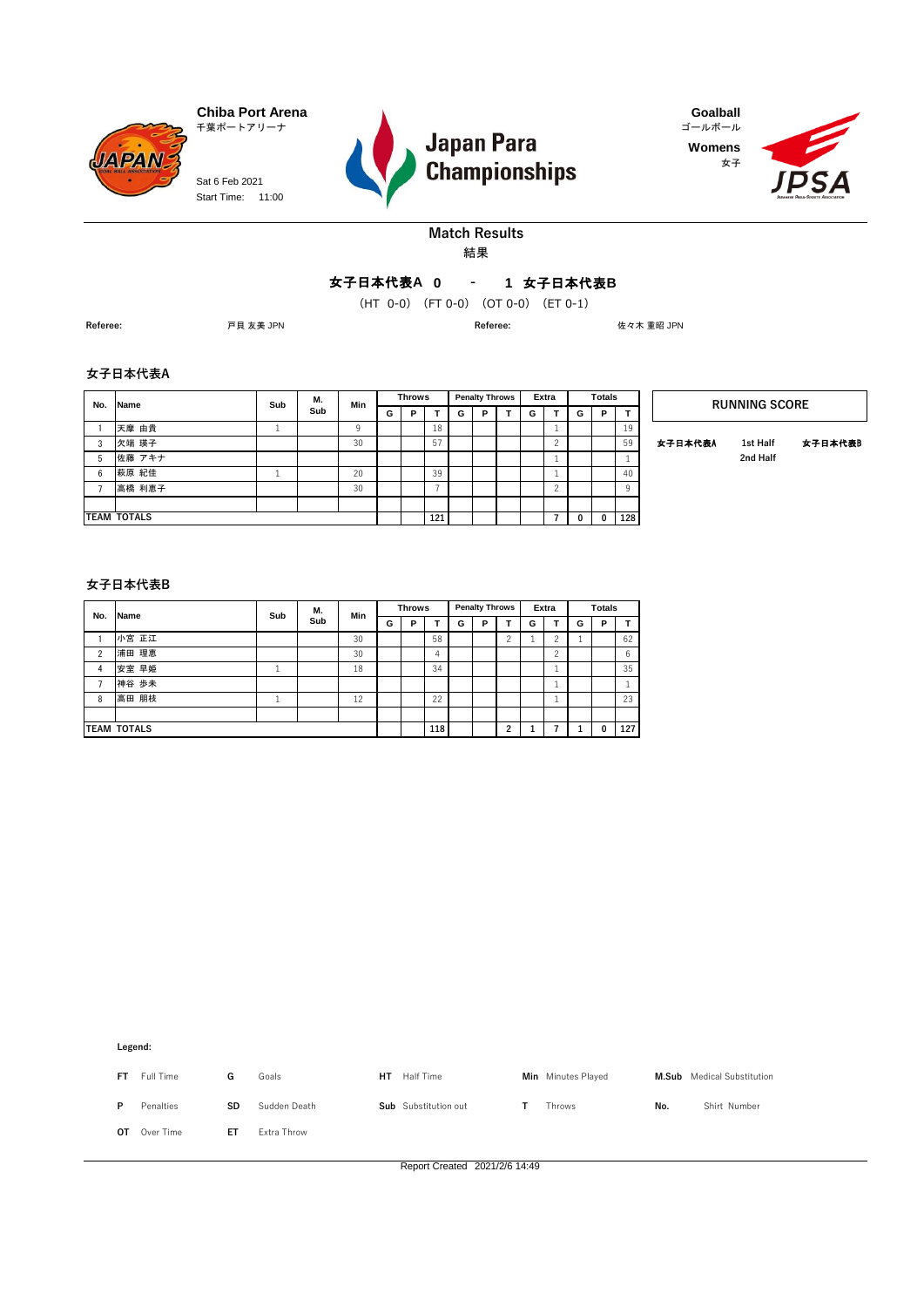

Start Time: 11:00 Sat 6 Feb 2021



**Womens** 女子



#### **Match Statistics** 試合統計

### **0 1** 女子日本代表**B** 女子日本代表**A -**

**(HT 0 0 ) -** (HT 0-0)(FT 0-0)(OT 0-0)(ET 0-1)

**Referee:** 戸貝 友美 JPN **Referee:** 佐々木 重昭 JPN

#### **女子日本代表A**

| No. | Name               | Sub      | М.  | Min      |   | <b>Throws</b> |     |   | <b>Penalty Throws</b> |   | Extra  |   | <b>Totals</b> |     | <b>PM</b>   | OG | BK  | <b>BO</b>    |
|-----|--------------------|----------|-----|----------|---|---------------|-----|---|-----------------------|---|--------|---|---------------|-----|-------------|----|-----|--------------|
|     |                    |          | Sub |          | G | Р             |     | G | P                     | G | т.     | G | P             | т   |             |    |     |              |
|     | 天摩 由貴              |          |     | $\Omega$ |   |               | 18  |   |                       |   |        |   |               | 19  |             |    | 14  |              |
| 3   | 欠端 瑛子              |          |     | 30       |   |               | 57  |   |                       |   |        |   |               | 59  |             |    | 34  |              |
|     | 佐藤 アキナ             |          |     |          |   |               |     |   |                       |   | ÷      |   |               |     |             |    |     |              |
| 6   | 萩原 紀佳              | <b>.</b> |     | 20       |   |               | 39  |   |                       |   | ÷      |   |               | 40  |             |    | 28  |              |
|     | 高橋 利恵子             |          |     | 30       |   |               | -   |   |                       |   | $\sim$ |   |               | Q   |             |    | 35  |              |
|     |                    |          |     |          |   |               |     |   |                       |   |        |   |               |     |             |    |     |              |
|     | <b>TEAM TOTALS</b> |          |     |          |   |               | 121 |   |                       |   |        |   |               | 128 | $\mathbf 0$ | 0  | 111 | $\mathbf{0}$ |

|    | <b>Team Penalties</b> |    |       |    |    |    | <b>Personal Penalties</b> |    |    |    |   |
|----|-----------------------|----|-------|----|----|----|---------------------------|----|----|----|---|
| 10 | DG                    | UC | N<br> | SB | HB | LΒ | ES                        | ID | DG | UC | N |
|    |                       |    |       |    |    |    |                           |    |    |    |   |

#### **女子日本代表B**

| No. | <b>Name</b>        | Sub | М.  | Min |   | <b>Throws</b> |     |   | <b>Penalty Throws</b> |            |   | Extra                 |   | <b>Totals</b> |     | <b>PM</b> | OG          | BK  | <b>BO</b> |
|-----|--------------------|-----|-----|-----|---|---------------|-----|---|-----------------------|------------|---|-----------------------|---|---------------|-----|-----------|-------------|-----|-----------|
|     |                    |     | Sub |     | G | Р             |     | G | P                     |            | G |                       | G | P             | ۰.  |           |             |     |           |
|     | 小宮 正江              |     |     | 30  |   |               | 58  |   |                       |            |   |                       |   |               | 62  |           |             | 58  |           |
|     | 浦田 理恵              |     |     | 30  |   |               |     |   |                       |            |   | $\tilde{\phantom{a}}$ |   |               | 6   |           |             | 4   |           |
|     | 安室 早姫              |     |     | 18  |   |               | 34  |   |                       |            |   |                       |   |               | 35  |           |             | 34  |           |
|     | 神谷 歩未              |     |     |     |   |               |     |   |                       |            |   |                       |   |               |     |           |             |     |           |
| 8   | 高田 朋枝              |     |     | 12  |   |               | 22  |   |                       |            |   |                       |   |               | 23  |           |             | 22  |           |
|     |                    |     |     |     |   |               |     |   |                       |            |   |                       |   |               |     |           |             |     |           |
|     | <b>TEAM TOTALS</b> |     |     |     |   |               | 118 |   |                       | $\sqrt{2}$ |   |                       |   |               | 127 | 0         | $\mathbf 0$ | 118 |           |

|    | <b>Team Penalties</b> |    |   |                                        | <b>Personal Penalties</b> |  |  |  |  |  |  |  |  |  |  |
|----|-----------------------|----|---|----------------------------------------|---------------------------|--|--|--|--|--|--|--|--|--|--|
| 10 | DG                    | UC | N | ID<br>HB<br>UC<br>ES<br>LΒ<br>SB<br>DG |                           |  |  |  |  |  |  |  |  |  |  |
|    |                       |    |   |                                        |                           |  |  |  |  |  |  |  |  |  |  |